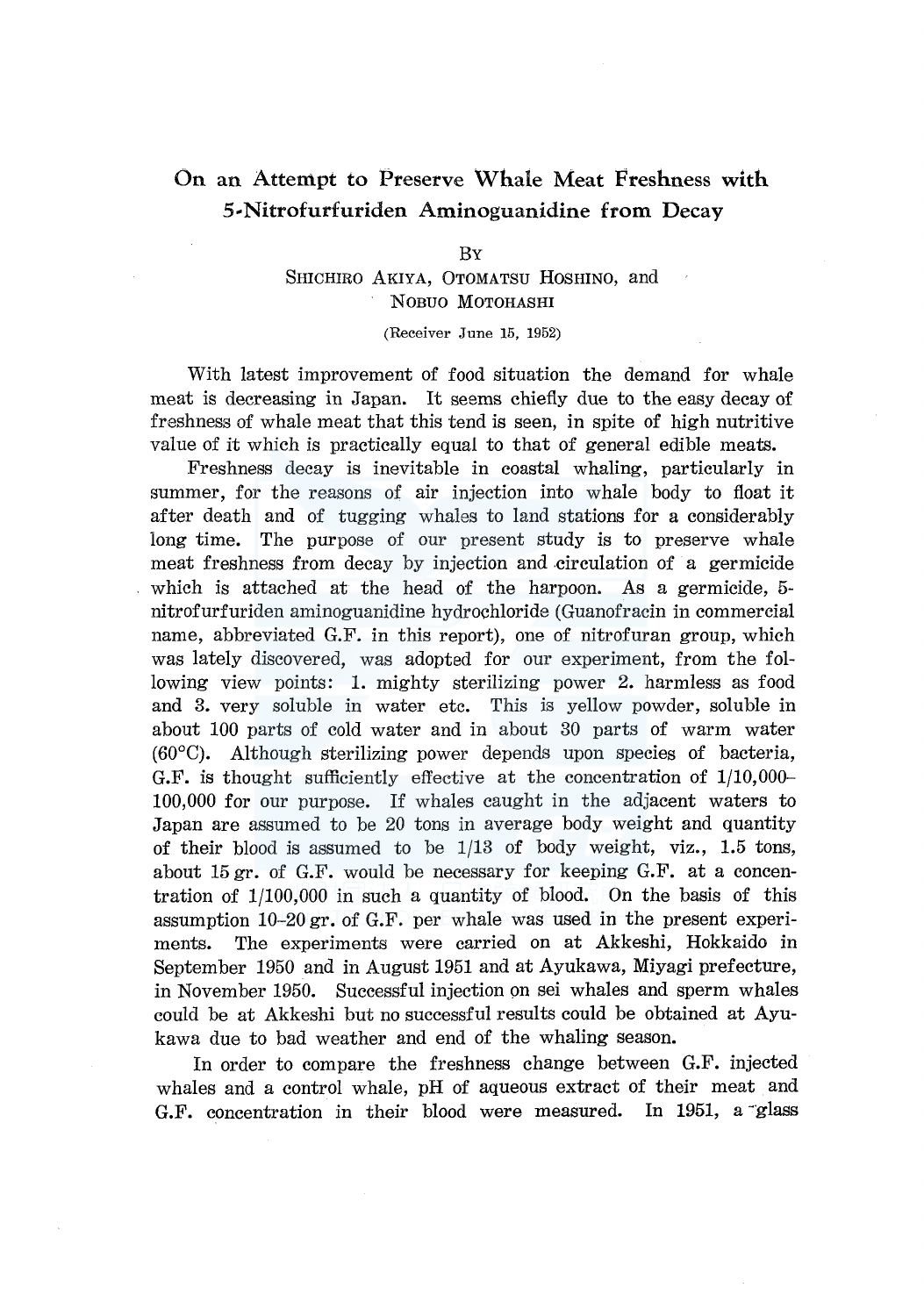| No.   | Sp.                 | Sex                         | Body<br>length<br>in feet | Lapse of<br>capture and<br>flensing | time between $G.F.$ quantity<br>used         | G.F.<br>attached<br>harpoon | Estimated<br>concentration<br>of G.F. in<br>blood |
|-------|---------------------|-----------------------------|---------------------------|-------------------------------------|----------------------------------------------|-----------------------------|---------------------------------------------------|
| No. 1 | Sperm               | Female                      | 40                        | 23.00 hrs.                          | 13 g/340 c<br>physiological<br>salt solution | hit                         | $0.5 \,\mathrm{mg\%}$                             |
| No. 2 | $\boldsymbol{\eta}$ | Male                        | 37                        | 22.00<br>$\boldsymbol{p}$           | $5 g/300 c$ .<br>water                       | $\mathbf{r}$                | trace                                             |
| No. 3 | $^{\prime\prime}$   | $\boldsymbol{v}$            | 38                        | 22.00<br>$\theta$                   |                                              |                             |                                                   |
| No. 4 | Sei                 | $\boldsymbol{\prime\prime}$ | 44                        | 24.00<br>$\prime$                   | $15 g/300 c$ c<br>water                      | pierced                     |                                                   |
| No. 5 | $\theta$            | $^{\prime\prime}$           | 43                        | 24.00<br>$\theta$                   | $20 g/300 c$ c<br>water                      | $\theta$                    |                                                   |

Table 1. Results of Experiments in 1950.

\*  $\frac{2}{3}$  of G.F. quantity was lost due to the shock of the failed first harpooning.

| No.                   | Sp.                 | Sex                 | Body<br>length<br>in<br>feet | Date of<br>captured                                       |                   | Date of<br>treat-<br>ment |                   | Lapse of<br>time<br>between | Water<br>tem-<br>perat- | ther        | Wea-Locality<br>оf                       | G.F.<br>attach-<br>ed |
|-----------------------|---------------------|---------------------|------------------------------|-----------------------------------------------------------|-------------------|---------------------------|-------------------|-----------------------------|-------------------------|-------------|------------------------------------------|-----------------------|
|                       |                     |                     |                              |                                                           | Day Time Day Time |                           |                   | capture and<br>flensing     | ture<br>$\rm ^{o}C$     |             | capture                                  | harpoon               |
| $\frac{\text{No}}{6}$ | Sei                 | Male                | 44                           | $\begin{bmatrix} \text{Aug.} \\ \text{Eq.} \end{bmatrix}$ |                   |                           | 6.30 Aug. $14.00$ | 31.30 hrs.                  | 20.3                    | B           | SSE135°<br>Akkeshi                       | $_{\rm not}$<br>used  |
| No.<br>7              | $\theta$            | $\boldsymbol{\eta}$ | 44                           |                                                           | 10 12.00          | 10                        | 9.30              | $21.30$ $*$                 | 22.0                    | $\mathbf C$ | $\rm SE/S$<br>118°                       | used                  |
| No.<br>8              | $\theta$            | $\boldsymbol{''}$   | 48                           | $\theta$                                                  | 18.00             | $\boldsymbol{\eta}$       | 10.00             | $16.00$ $\prime$            | 22.0                    | $\mathbf C$ | <b>SSE</b><br>$107^\circ$                | $^{\prime\prime}$     |
| No.<br>9              | $\boldsymbol{\eta}$ | Fe-<br>male         | 47                           | 15                                                        | 10.00             | 16                        | 0.30              | $14.30$ $\prime$            | 21,0                    | $\mathbf F$ | <b>SSE</b><br>$85^\circ$                 | v,                    |
| No.<br>10             | $\theta$            | Male                | 44                           | $\boldsymbol{\eta}$                                       | 11.00             | $\boldsymbol{\eta}$       | 1.00              | $14.00$ $''$                | 21.0                    | F           | SSE<br>85°                               | $\theta$              |
| No.<br>11             | Sperm               | Fe-<br>male         | 37                           | 19                                                        | 16.00             | 20                        | 15,00             | $23.00$ $'$                 | 23.5                    | B           | $\frac{\text{SE 1}_{2}}{110^{\circ}}$ E  | $\theta$              |
| No.<br>12             | $\boldsymbol{H}$    | $^{\prime\prime}$   | 37                           | $^{\prime\prime}$                                         | 14.00             | $\eta$                    | [16.00]           | $26.00$ $\nu$               | 24.0                    | в           | $\frac{\mathrm{SE~}^{1/2}}{105^\circ}$ E | $\theta$              |

## Table 2. Results of

 $\star\star$ The 2nd harpoon which had seemed misfired, was found fired when the whale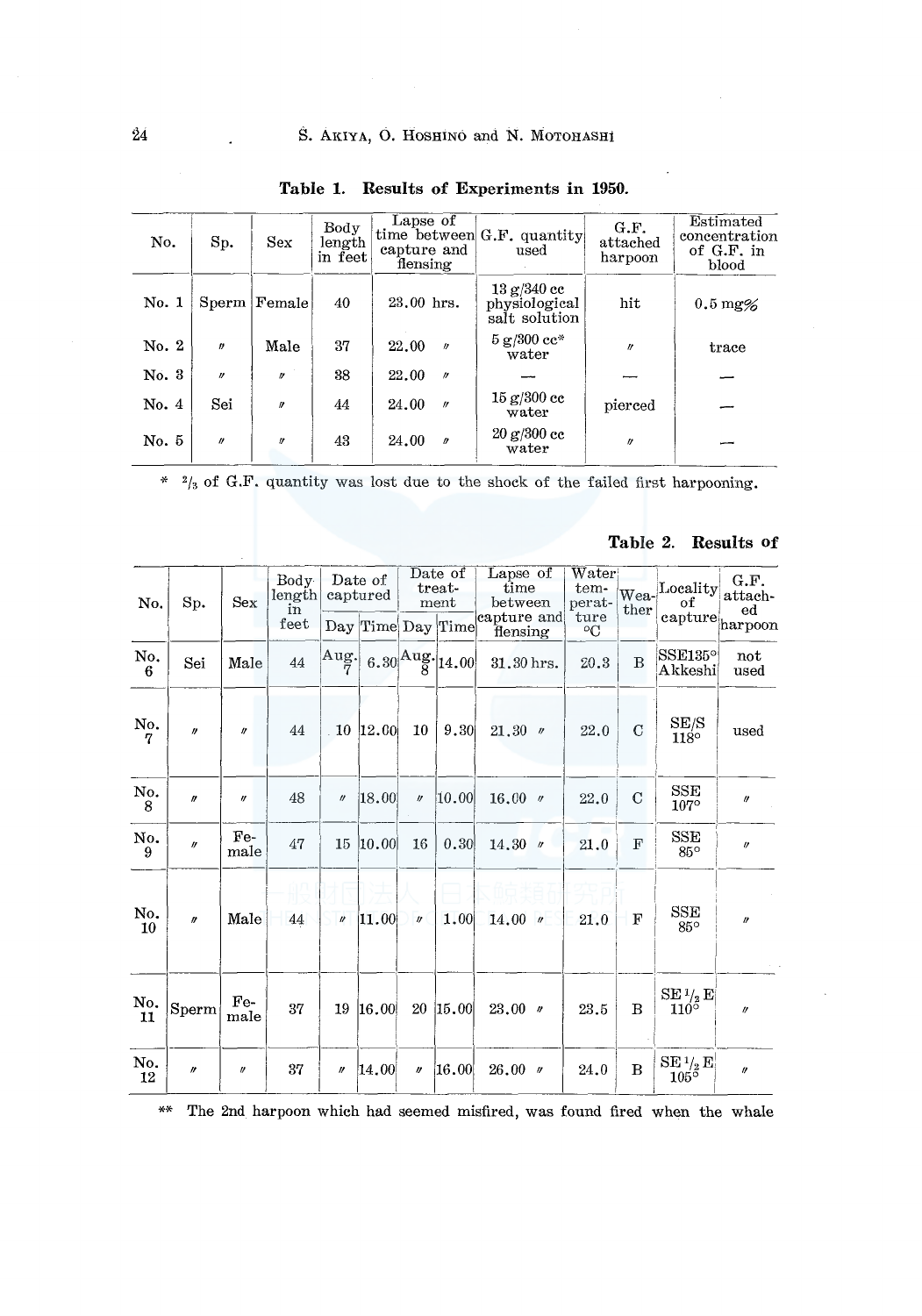electrode pH meter which was carried as far as to Akkeshi was used, as well as pH test paper.

By the results of qualitative and quantitative analysis applied to fracin group, it was found that G.F. turns reddish orange with caustic alkali like some of 5-nitrofran derivatives. On the basis of the result of the preliminary test, therefore, colorimetric determination of G.F. in whale blood was made. In the same concentration, colorimetric value of G.F. in blood was considerably smaller than that of G.F. in water. This may be due to the loss in the treatment to remove protein from blood. Injected G.F. presented in blood at an extremely small concentration, so sample had to be concentrated if necessary.

Table **1** shows the results of the five cases at Akkeshi in 1950 (2 sei whales and 3 sperm whales). Among them, one was for control and the successful G.F. injection was seen only in 2 cases (on sperm whales)

| 1st                 | G.F.     | 2nd                                             | G.F.                   | 3rd     | G.F.              | Amount<br>of $G.F.$<br>to | Estimated<br>concentra-<br>injected tion of G.F.<br>in whale | Note                                                                                                                                |
|---------------------|----------|-------------------------------------------------|------------------------|---------|-------------------|---------------------------|--------------------------------------------------------------|-------------------------------------------------------------------------------------------------------------------------------------|
|                     |          | harpoon  amount harpoon  amount harpoon  amount |                        |         |                   | whale                     | blood                                                        |                                                                                                                                     |
|                     |          |                                                 |                        |         |                   |                           |                                                              |                                                                                                                                     |
| hit                 | $\theta$ | hit                                             | 20 <sub>gr</sub><br>ç. | hit     | $20\,\mathrm{gr}$ | $40\,\mathrm{gr}$         | $1.2 \,\mathrm{mg\%}$                                        | G.F. sufficiently<br>circulated during<br>10 or so minutes<br>between 3rd har-<br>pooning and death<br>of the whale.                |
| $\boldsymbol{\eta}$ | $\theta$ | misfired                                        | $20 - v$               | pierced | $15$ $\prime$     | $\theta$                  | $\bf{0}$                                                     |                                                                                                                                     |
| $\boldsymbol{\eta}$ | $\theta$ | pierced                                         | $20$ $''$              |         |                   | $\bf{0}$                  | $\boldsymbol{0}$                                             |                                                                                                                                     |
| $\boldsymbol{\eta}$ | $\theta$ | hit                                             | 20 <sub>''</sub>       |         |                   | 20 <sub>gr</sub>          | $0.4 \,\mathrm{mg\%}$                                        | G.F. did not cir-<br>culated<br>so well<br>a short<br>due to<br>interval between<br>2nd<br>harpooning<br>and death of the<br>whale. |
| n                   | 20       |                                                 |                        |         |                   | 20<br>$^{\prime\prime}$   | trace                                                        | G.F.<br>$concentra-$<br>tion in blood was<br>very small due to<br>instant death of<br>the whale.                                    |
| pierced             | 20       |                                                 |                        |         |                   | $\bf{0}$                  | $\bf{0}$                                                     |                                                                                                                                     |

**Experiments in 1951.** 

was flensed.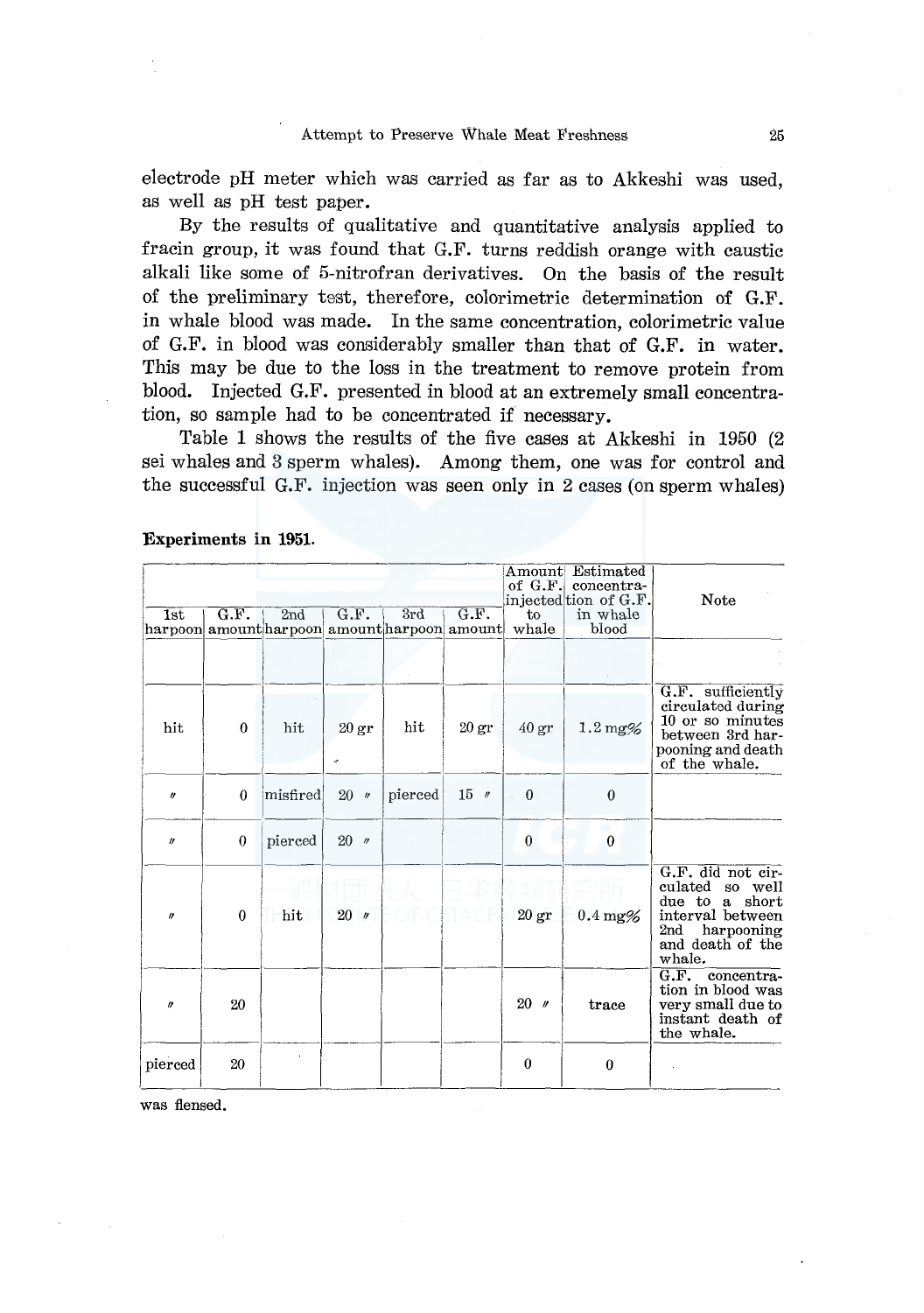and the rest were failed due to misfire or piercing of harpoon and instant death of whale.

Table 2 shows the results of the seven cases at Akkeshi in 1951 (5 sei whales and 2 sperm whales). Among them, one was for control and successful G.F. injection was seen in 2 cases (sei whales) and the rest was not successful. pH curves for each experiment in Tables 1 and 2 are shown in Figs.  $1-4$ . Fig. 1 indicates pH values which were measured with pH test paper (Toyo Filter Paper Co. Ltd., made) on a control whale and two G.F. injected whales in 1950. Figs. 2-4 indicate those which were measured with a glass electrode pH meter on a control whale and two G.F. injected whales in 1951. Time when the whale was completely caught is shown by 0 and the oblique lined part covers time when the whale was being flensed on the land stations. After flensing was finished, the sample meat was kept at 30°C in the thermostat.

In 1950, both of the two successfully injected whales were sperm whales. The whale No. 1 was injected 13 gr. of G.F., which was acknowledged to preserve freshness a little from decay on the basis of pH curve and odor and appearance of meat. The concentration of G.F. in blood was at a level of 1/200,000. The remarkable difference in pH curve was not seen between the whale No. 2 and the control whale, because 2/3 parts of G.F. prepared were lost due to the shock of the failed first harpooning and the rest was injected with the second harpoon. In this case, a trace of G.F. was only seen in blood.

In 1951 successfully injected whales were both sei whales and the whale No. 7 was injected twice 20 gr. of G.F. each, 40 gr. in total,

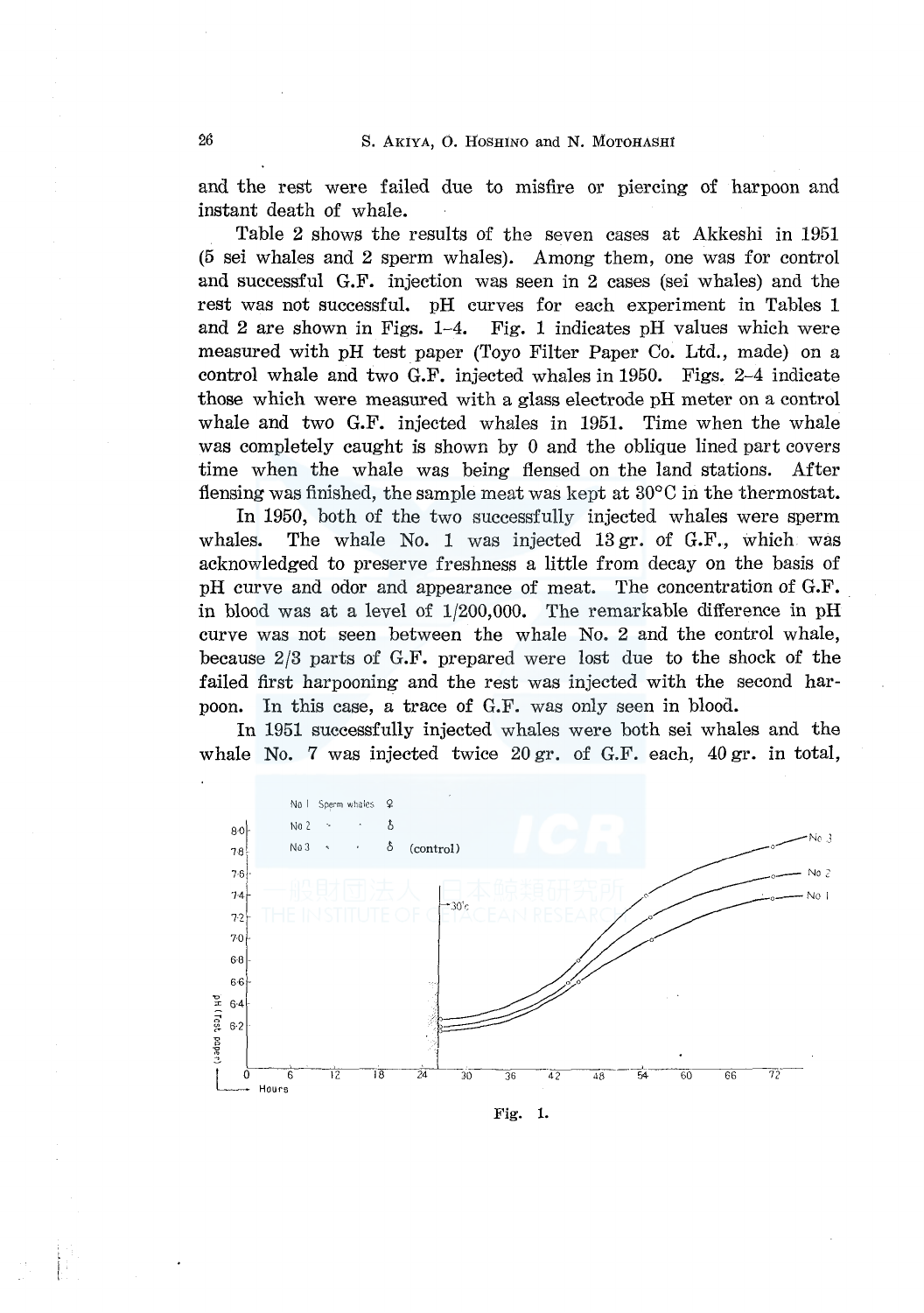which indicated the concentration of G.F. in blood enough to restrain the growth of bacteria. pH curve in this case showed that G.F. injection could preserve freshness of meat from decay. The whale No. 10 was injected 20 gr. of G.F. but died immediately after hit, so the concentration of G.F. in blood was less than 1/200,000, which seemed to preserve freshness from decay to some extent.

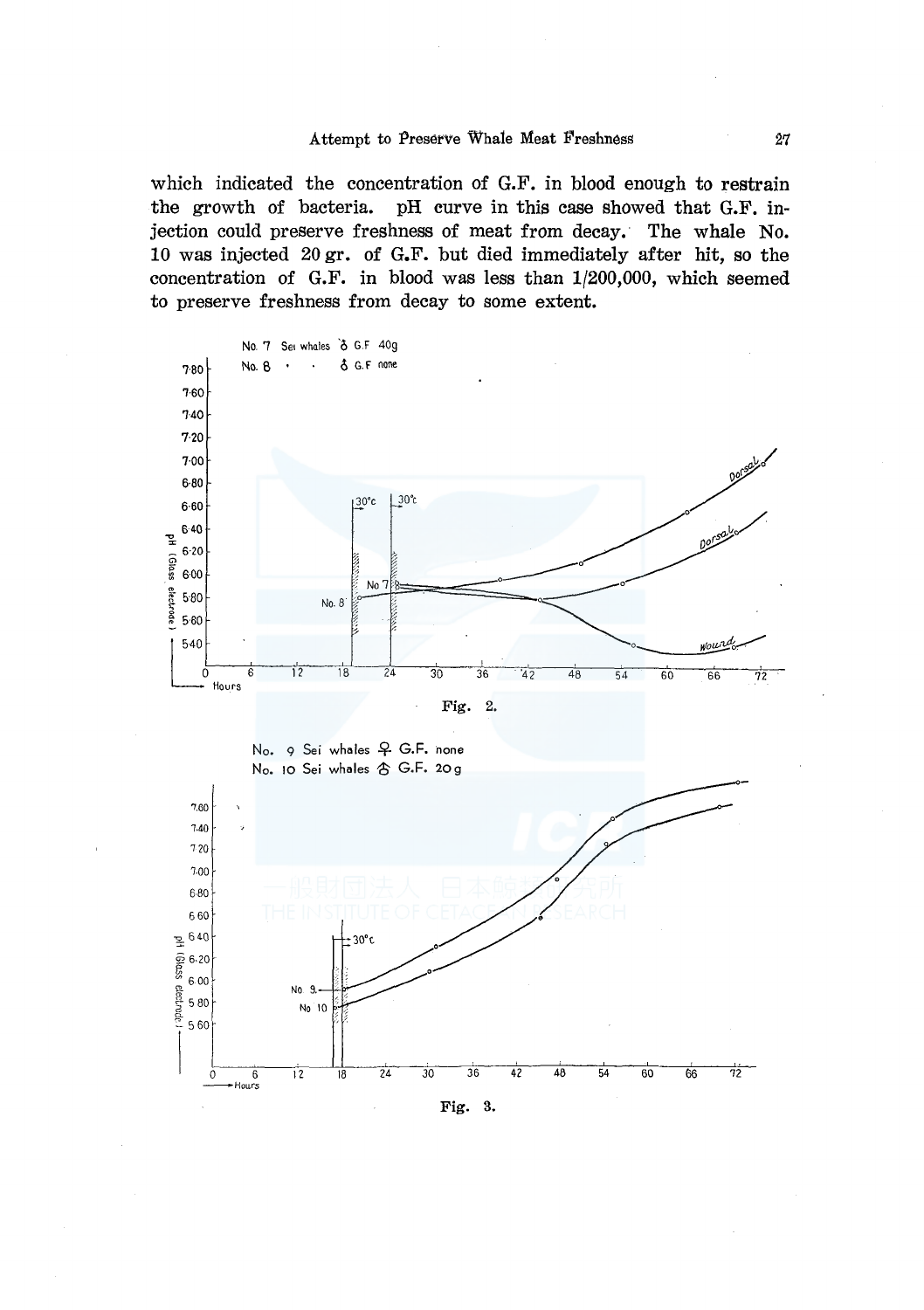

As these experiments depend much upon the external conditions, such as sea condition and whaling technique etc., we could not obtain only a few successful results. Nevertheless G.F. injected whale showed slow spoilage and injected G.F. was completely circulated although it was diluted to less than calculated value in concentration with permeated sea water and oozed humours in the course of tugging.

The conclusion might be therefore that G. F. can presserve freshness of whale meat from decay to some extent, if more than 20-40 gr. of G. F. are injected to a suitable point and G. F. is absorbed over  $1/5$ -100,000 in concentration in blood.

We wish to express our sincere thanks to Mr. T. Nakai, Whales Research Institute for kind advice, to Toyama Chemical Co. Ltd., for supply of reagent, to Taiyo Fishing Co. Ltd., for various facilities in experiments and to Mr. T. Niwaguchi for cooperation. We owed a part of expenses to the Experimental Research Fund of the Ministry of Education, for which we wish to express our gratitude.

#### **Experimental part**

1. Attachment of G. F.

A grenade of the whaling harpoon is cylindrical and has a space of about  $900 \text{ cc}$  in it. An explosive compound and a fuse occupy most of the space, leaving about 300 cc for G. F. attachment. So, a tin or a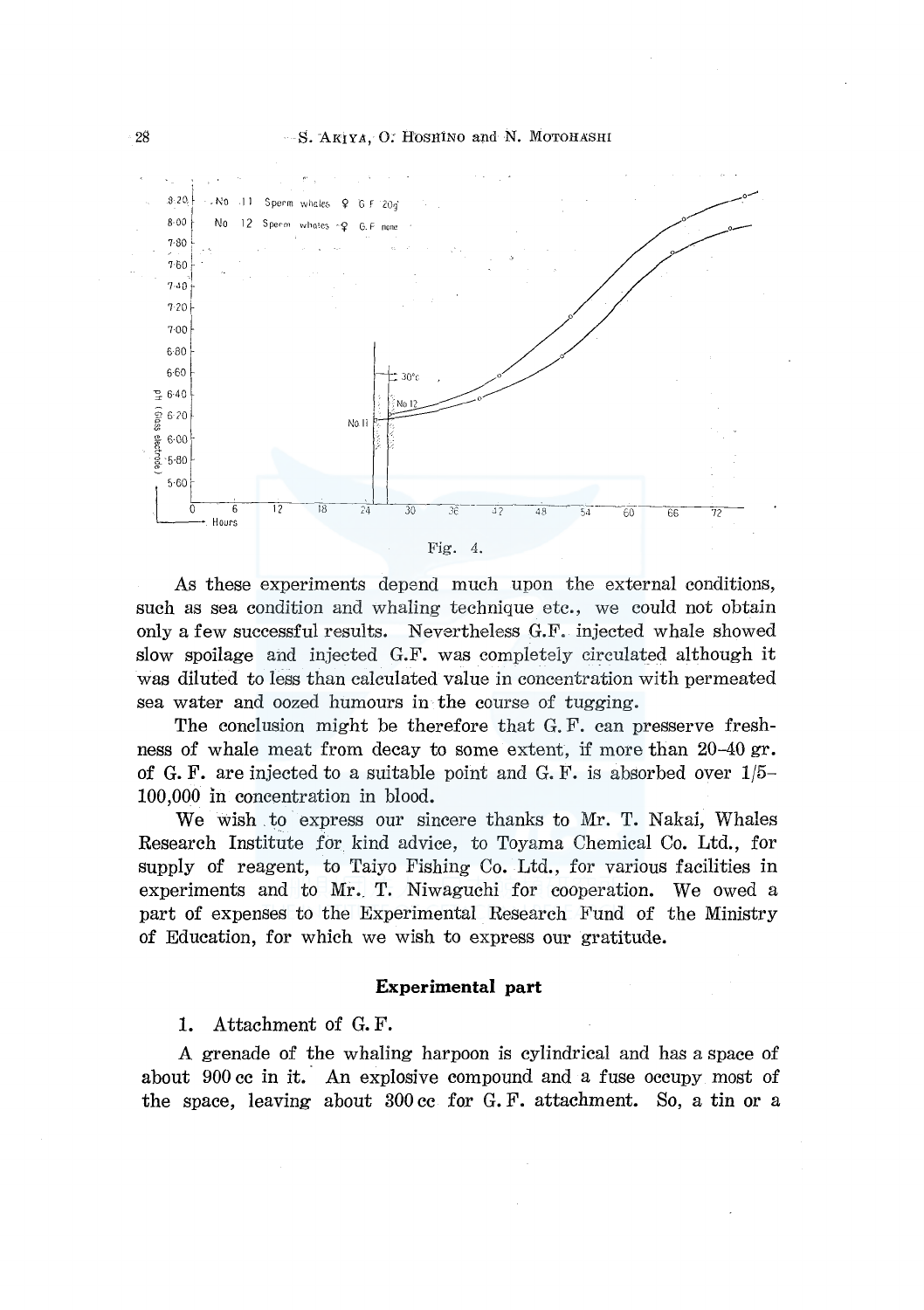gum made ice bag, in which 15-20 gr of G. F. and about 300 cc of water or physiological salt solution were mixed, was prepared.

In the beginning, the ice bag was used as a container, which was broken due to the shock of discharge and wet powder led often to misfire. In the later stage of the experiments, therefore, the tin was used instead of it. As any of the authors did not get aboard the catcher boat in 1950, detailed information on harpoon hitting was regretably not obtained. In 1951, they could get a chance to observe hitting of the harpoon on whales by aboarding the catcher boat.

## 2. Measurement of  $\rm pH^{1)}$

Some 5 gr. blocks of meat taken from dorsal part of the whale by possible germ free operation were left at 30°C in the sterilized Petri's scale in the thermostat.

At intervals of a certain hours they were ground well with qualtz sand in the mortar. To those which were placed in a 150-200 cc flask, 100 cc of distilled water was added and stirred well for ten minutes. After standing, pH of the supernatant was measured with pH test paper (Toyo Filter Paper Co. Ltd. made) and with the glass electrode pH meter.

3. Measurement of G. F. concentration in blood

As the blood of the whale was diluted with sea water and humours, a certain quantity of comparatively dense blood was prefered, and after acidifying it with acetic acid, protein in it was coagulated by boiling. The filtrate was condensed again if necessary and cooled and filtered to remove the precipitate. G. F. concentration of this filtrate after alkalizing it with caustic alkali, were determined (Presence of G. F. turns the color to yellowish orange) with Duboscq colorimeter in 1950 and with Beckmann's spectrophotometer at  $400-410$  m $\mu$  in 1951 (cf. Akiya and Sawamura: reported separately).

For control a fundamental experiment was preliminary made with G. F. aqueous solution.

#### **Summary**

An attempt to preserve the .whale meat freshness from decay by circulation of G.F. in whale blood which was attached in the head of the whaling harpoon, before its death, was tried in 1950 and 1951 at Akkeshi, Hokkaido. Successful injection was made on 2 sperm whales and 2 sei whales. The results of the measurement of pH of the meat